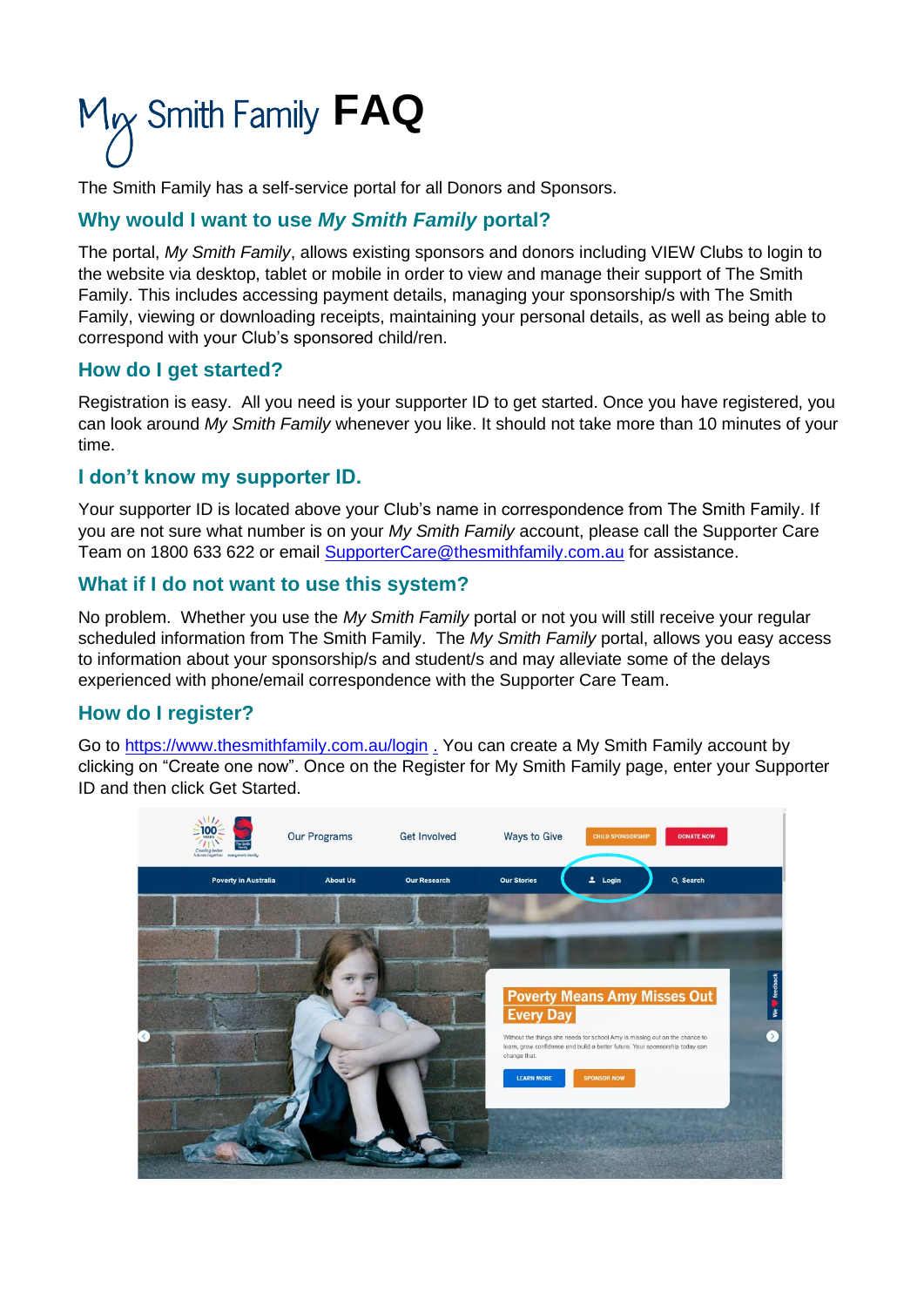| futures together everyone's family | <b>Our Programs</b>    | <b>Get Involved</b>                                                                                                                                                                                                   | <b>Ways to Give</b>                  | <b>CHILD SPONSORSHIP</b> | <b>DONATE NOW</b> |  |
|------------------------------------|------------------------|-----------------------------------------------------------------------------------------------------------------------------------------------------------------------------------------------------------------------|--------------------------------------|--------------------------|-------------------|--|
| <b>Poverty in Australia</b>        |                        | <b>About Us</b><br><b>Our Research</b>                                                                                                                                                                                | <b>Our Stories</b>                   | 2 Login                  | Q Search          |  |
|                                    |                        |                                                                                                                                                                                                                       | <b>A</b> M <sub>M</sub> Smith Family |                          |                   |  |
|                                    |                        | <b>REGISTER FOR MY SMITH FAMILY</b>                                                                                                                                                                                   |                                      |                          |                   |  |
|                                    |                        | Register an account with your Smith Family ID<br>To get started, please enter your Smith Family ID below. You can find your Smith Family<br>ID on receipts, letters and emails you've received from The Smith Family. |                                      |                          |                   |  |
|                                    | <b>Smith Family ID</b> | Don't know your Smith Family ID?                                                                                                                                                                                      |                                      |                          |                   |  |
|                                    |                        | <b>GET STARTED</b><br>Already have an account?<br>Login here                                                                                                                                                          |                                      |                          |                   |  |

## **Can I edit my details?**

Yes, once you have logged in, go to the Account page (and click "Edit contact details" and change whatever you would like.

| A<br><b>Summary</b> | ⊙<br><b>Students</b>                                                                                                           | ⊟<br><b>Payments</b>        | 目<br><b>Receipts</b>                            | $\boldsymbol{\Theta}$<br><b>Account</b>  |                             | $\ddot{\mathbf{r}}$<br>Logout |
|---------------------|--------------------------------------------------------------------------------------------------------------------------------|-----------------------------|-------------------------------------------------|------------------------------------------|-----------------------------|-------------------------------|
|                     |                                                                                                                                |                             | SMITH FAMILY ID: 138016                         |                                          |                             |                               |
|                     | $\mathbf{B}$<br><b>EDIT CONTACT INFO</b>                                                                                       |                             |                                                 |                                          | ä<br><b>CHANGE PASSWORD</b> |                               |
|                     | Edit your contact info<br>When your contact details are up-to-date we can communicate with you effectively and also reduce our |                             |                                                 |                                          |                             |                               |
|                     | administration costs.<br><b>Company name</b>                                                                                   | <b>National Councillors</b> |                                                 |                                          |                             |                               |
|                     | <b>Title</b><br>(Optional)                                                                                                     | Select a Title              |                                                 |                                          |                             |                               |
|                     | <b>First name</b>                                                                                                              |                             |                                                 |                                          |                             |                               |
|                     | <b>Last name</b>                                                                                                               |                             |                                                 |                                          |                             |                               |
|                     | <b>Address</b>                                                                                                                 |                             | Please click here if you live outside Australia | 126/20 Victoria Road, PARRAMATTA NSW 215 |                             |                               |
|                     | <b>Contact number</b><br>(Optional)                                                                                            | 0422 331 488                |                                                 |                                          |                             |                               |
|                     | <b>Email</b>                                                                                                                   |                             | view@thesmithfamily.com.au                      |                                          |                             |                               |
|                     |                                                                                                                                |                             |                                                 |                                          |                             |                               |

.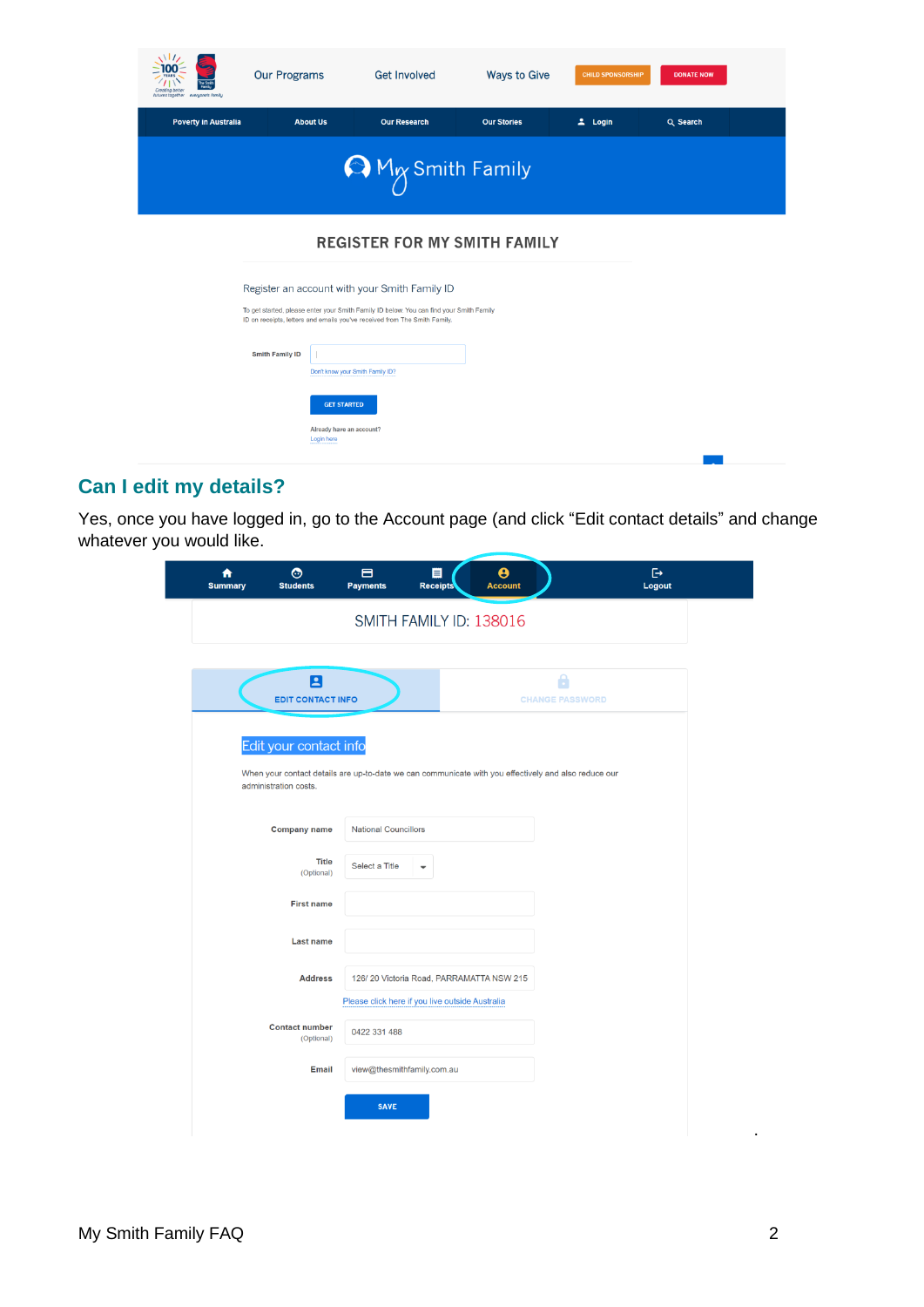## **How do I find information on my students?**

Select "Students" from the menu on the top menu, you will be presented with a list of your student/s. For more information select a student and you can retrieve past profiles, correspond with your student/s and review correspondence history.



## **Can I write to my sponsored students?**

Yes, you can! Simply select the student you wish to write to and click on the Send a Message, type out you message and Send Message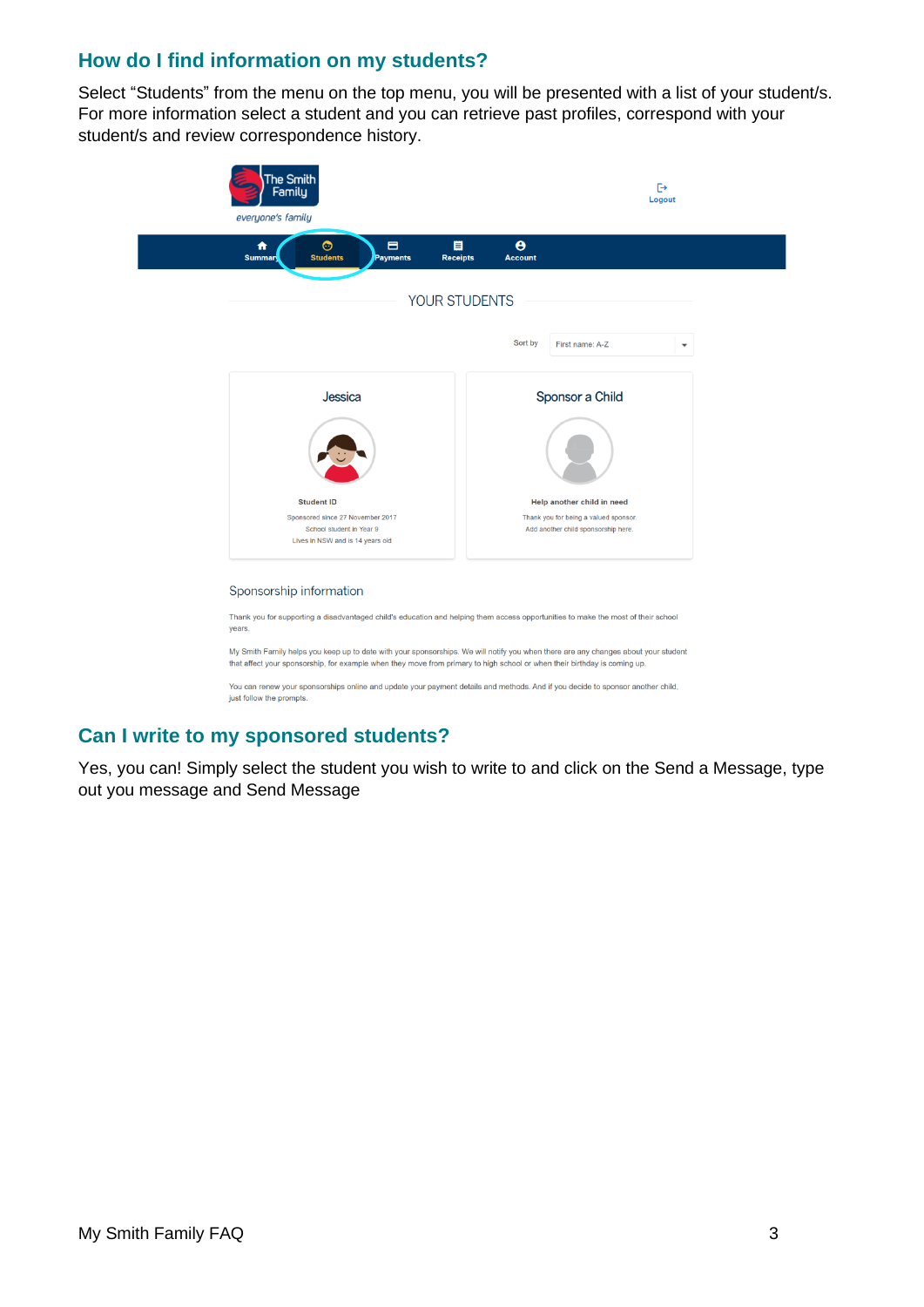



#### SEND A MESSAGE





Get to know Jessica and send words of encouragement.

Your correspondence timeline

View your correspondence history with Jessica.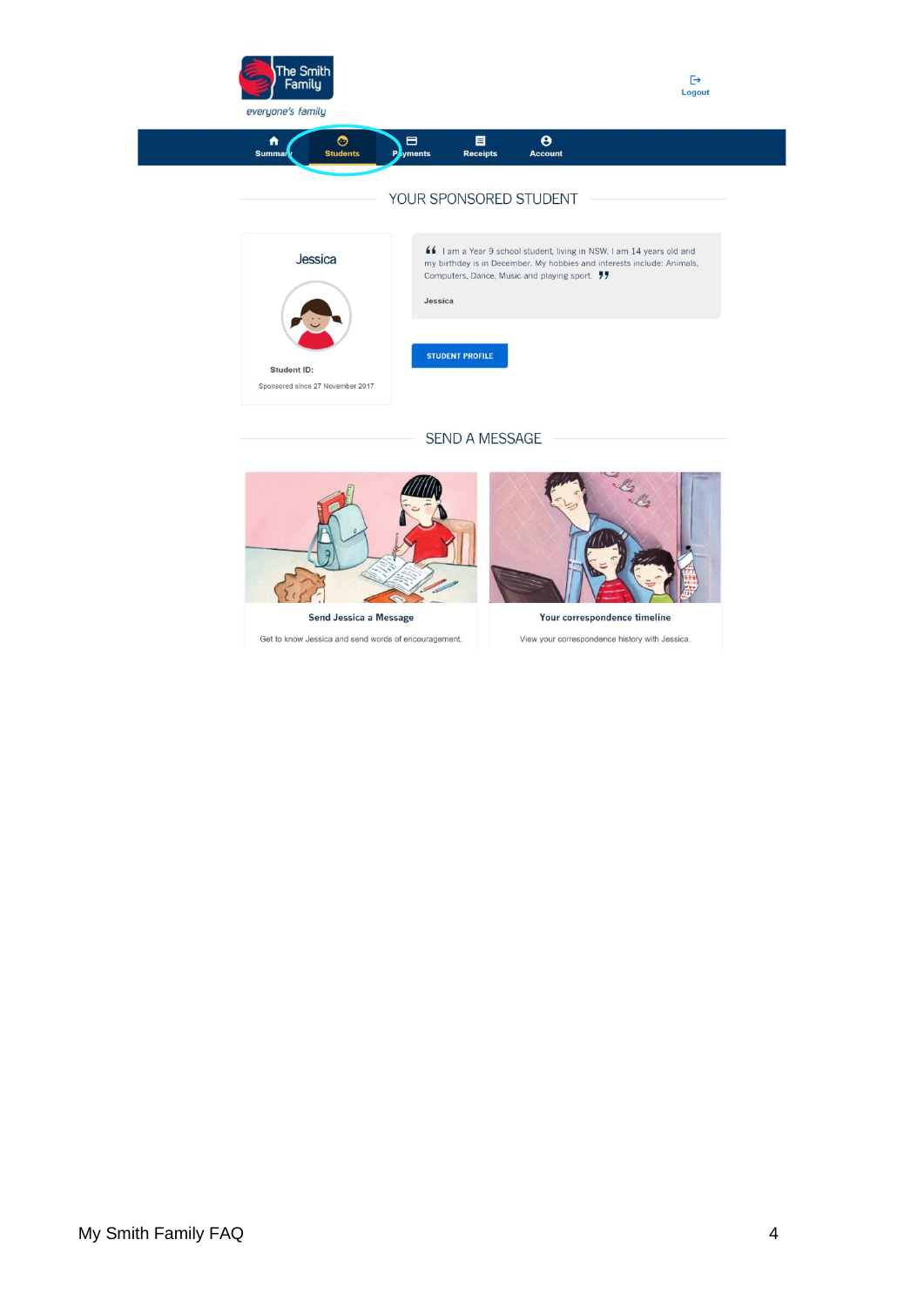| ₩<br><b>Summary</b> | $\odot$<br><b>Students</b>                                                | $\blacksquare$<br><b>Payments</b> | 目<br><b>Receipts</b>        | $\boldsymbol{\Theta}$<br><b>Account</b>             |                                                                                                                 |
|---------------------|---------------------------------------------------------------------------|-----------------------------------|-----------------------------|-----------------------------------------------------|-----------------------------------------------------------------------------------------------------------------|
|                     |                                                                           |                                   |                             | MESSAGE YOUR SPONSORED STUDENT                      |                                                                                                                 |
|                     |                                                                           | <b>Your Message</b>               |                             |                                                     | 2000 characters remaining                                                                                       |
|                     | Jessica                                                                   |                                   |                             | information you can include in your correspondence. | Select and type to enter your message. The table below shows which personal                                     |
|                     |                                                                           | <b>From</b>                       | <b>National Councillors</b> |                                                     |                                                                                                                 |
| <b>Student ID:</b>  |                                                                           |                                   |                             |                                                     |                                                                                                                 |
|                     | Sponsored since 27 November 2017<br><b>CORRESPONDENCE HISTORY</b>         |                                   | SEND MESSAGE                |                                                     |                                                                                                                 |
| Jessica             | interests include: Animals, Computers, Dance, Music and playing sport. 77 |                                   |                             |                                                     | ▲ I am a Year 9 school student, living in NSW. I am 14 years old and my birthday is in December. My hobbies and |

## **Can I see/print my receipts**

Yes, you can. Go to the "Receipts" page. At the top you can filter "Years" and "Donations" Simply click on the tab you want to review. All tax-deductible receipts will appear. You can either view them (the eye icon) or email them to yourself (the letter icon). All regular giving donations (except yearly payment frequencies) are compiled at the end of the financial year (30 June), so nothing will appear till then, and it will show the sum of all your regular payments for that financial year.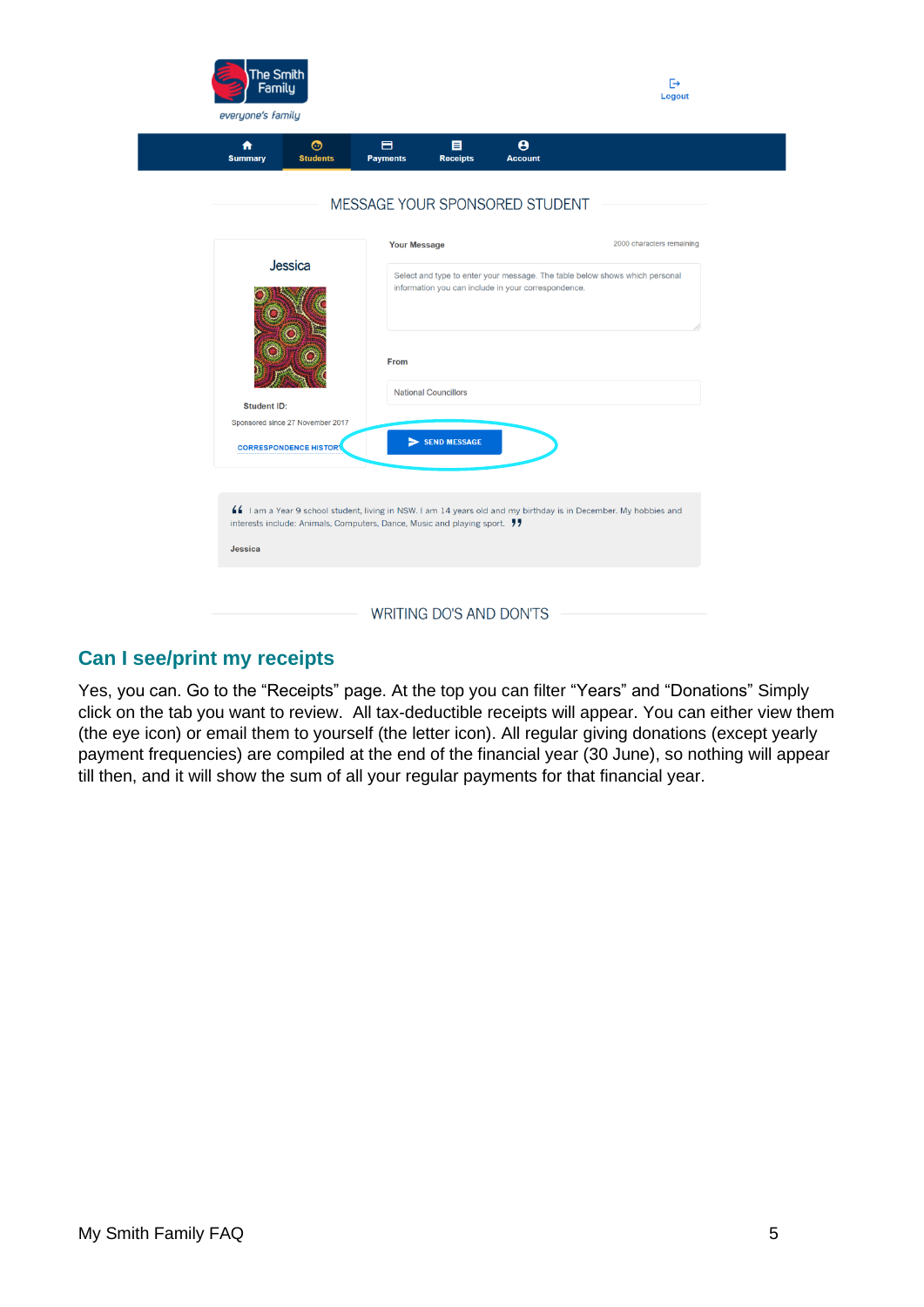| 合<br><b>Summary</b> | $\odot$<br>$\blacksquare$<br><b>Students</b><br><b>Payments</b>                                                                                                                     | 目<br>$\boldsymbol{\Theta}$<br><b>Receipts</b><br><b>Account</b> |                      |                                     |
|---------------------|-------------------------------------------------------------------------------------------------------------------------------------------------------------------------------------|-----------------------------------------------------------------|----------------------|-------------------------------------|
|                     |                                                                                                                                                                                     |                                                                 |                      |                                     |
|                     |                                                                                                                                                                                     | <b>RECEIPTS</b>                                                 |                      |                                     |
|                     | View or email your donation history to download tax receipts for the last two financial years. New donations will appear in My Smith<br>Family within two business days of receipt. |                                                                 |                      |                                     |
|                     |                                                                                                                                                                                     |                                                                 |                      |                                     |
| All Years $\sim$    | All Donations v                                                                                                                                                                     | Amount (\$)                                                     | <b>Receipt (PDF)</b> |                                     |
| 08 SEP 2021         | <b>Yearly Sponsorship</b>                                                                                                                                                           | \$624                                                           | <b>O</b> View        | $\blacktriangleright$ Email re      |
| <b>14 DEC 2020</b>  | <b>One-off Donation</b>                                                                                                                                                             | \$5                                                             | <b>O</b> View        | $\blacktriangleright$ Email me      |
| 14 DEC 2020         | Gift Voucher Purchase (No GST)                                                                                                                                                      | \$50                                                            |                      | This donation is not tax deductible |
| 08 OCT 2020         | Yearly Sponsorship                                                                                                                                                                  | \$624                                                           | <b>O</b> View        | $\breve{ }$<br><b>Email me</b>      |

# **Where can I find our "Next Payment Due" date?**

Go to the "Payments" page. All your payments with "Next Due" date will be listed here.

| $\odot$<br>₳<br><b>Summary</b><br><b>Students</b> | 8<br><b>Payments</b> | 目<br><b>Receipts</b>              | $\boldsymbol{\Theta}$<br><b>Account</b> |                      |                 |
|---------------------------------------------------|----------------------|-----------------------------------|-----------------------------------------|----------------------|-----------------|
|                                                   |                      | PAYMENT METHODS                   |                                         |                      |                 |
|                                                   |                      |                                   |                                         |                      |                 |
|                                                   |                      | $\equiv$<br>CHEQUE                |                                         |                      |                 |
|                                                   |                      |                                   |                                         |                      |                 |
|                                                   |                      | <b>CONTACT US</b>                 | $\bigoplus$                             |                      |                 |
|                                                   |                      | Showing your support using Cheque |                                         |                      |                 |
| <b>Support Type</b>                               |                      | Amount                            |                                         | <b>Donated Since</b> | <b>Next Due</b> |
| Jessica                                           |                      | \$624 / Yearly                    |                                         | 25 AUG 2008          | 01 SEP 2022     |
|                                                   |                      |                                   |                                         |                      |                 |
|                                                   |                      | Get in touch                      |                                         |                      |                 |